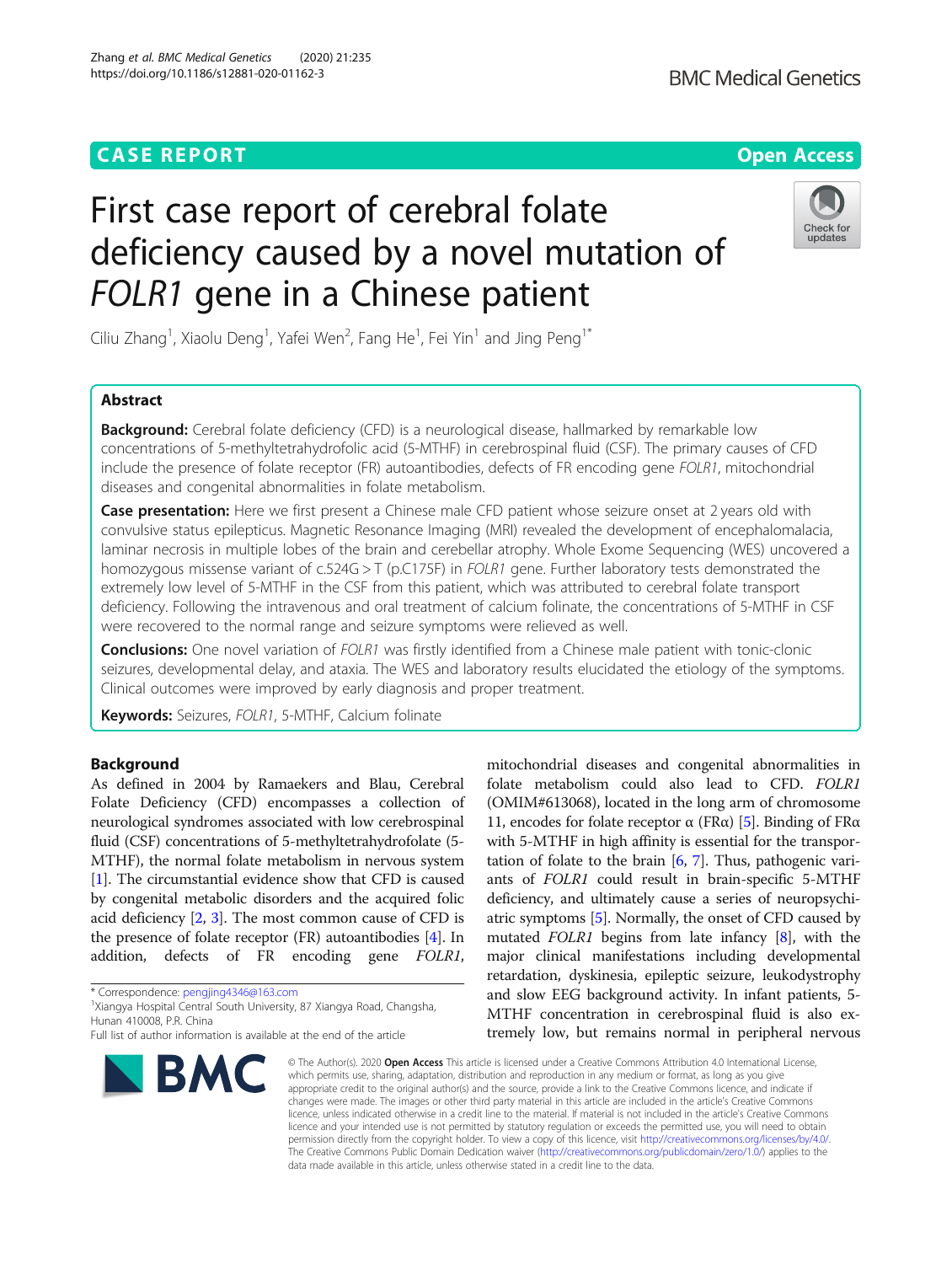system, indicating that the cerebral 5-MTHF deficiency is the underlying mechanism for infant CFD.

# Case presentation

### Patient

The Chinese patient was born at full term through normal vaginal delivery, weighting 3.25 kg that fell in the normal range of newborn weights. He showed developmental delay and mental retardation since one and half years old. He was able to raise his head at 3 months, sit at  $6 \sim 7$  months, walk at 24 months, and learn limited vocabulary at 12 months. The patient was in poor physical health since he was 2 years old.

At 2 years of age, the patient started to have tonicclonic seizures that lasted for 20–30 min with high fever (39 degrees Celsius) and was initially diagnosed as febrile seizure at local hospital. The patient was treated with anticonvulsive medications. The symptoms were relieved afterwards. However, a similar yet more severe symptoms appeared around age of four. Following similar treatments, the patient was transferred to another hospital to seek out a detailed clinical examination. CT scan of brain did not detect lesions. The patient was subsequently diagnosed with viral meningitis treated with anti-virus medicine. At the age of 6 years and 9 months, the symptom relapsed. The patient manifested vomiting, headache, tonic-clonic seizure, symptomatic generalized epilepsy that could last for half an hour. The patient was intubated and treated with the combination of antibiotics, phenobarbitone and sodium valproate.

Although the symptoms were relieved to some extent when the patient took sodium valproate at dose of 0.2 g Tid (26 mg/kg/d), the etiology of the symptoms remained unknown. Therefore, at age of 6 years and 11 months, after about 4 years of repeatedly suffering from status epilepticus, the patient was referred to Xiangya Hospital, Central South University, Hunan Province, China. The detailed neurological exams showed that the patient clinically manifested global developmental delay, slurred speech, hyperactivity, sialorrhea, difficulty in managing behavior, unsteady gait, hypotonia. His head circumference was 46 cm (less than the 3rd percentile). An extensive laboratory and genetic analysis were performed to uncover the etiology of his disease.

We performed brain MRI, diffusion weighted imaging (DWI). First, we found encephalomalacia and laminar necrosis in the brain left parietotemporal lobe, hippocampus and bilateral frontal lobe with diffuse white matter disorder (Fig. [1a](#page-2-0)). Second, cerebellar atrophy was also diagnosed from the brain scan (Fig. [1](#page-2-0)b). No abnormality was identified in the craniocerebral MRA scan. Clinical data of the family were collected and analyzed under the approval by the Ethics Committee Xiangya Hospital, Central South University. Informed consent was obtained from the parents of this proband.

#### Genetic analysis

Whole exome sequencing (WES) was performed to search for potential pathogenic variants in an unbiased way. Genomic DNA was extracted from peripheral blood of the proband and his parents as previously described [[8\]](#page-4-0). The putative mutations in Genomic DNA were subsequently screened by WES. Sequence variants were checked with population databases gnomAD ([http://gno](http://gnomad.broadinstitute.org/)[mad.broadinstitute.org/\)](http://gnomad.broadinstitute.org/) and evaluated using multiple bioinformatic programs. Variant pathogenicity was interpreted according to the American College of Medical Genetics (ACMG) guidelines [\[9\]](#page-4-0). The variant was further confirmed by Sanger sequencing.

A novel variant  $c.524G > T$  (p.C175F) in folate receptor alpha (FOLR1) was identified. The Sanger sequencing confirmed the homozygous state of the variant in the affected individual, with the parents of being the heterozygous carrier (Fig. [2a](#page-2-0)). The variant was absent from population database gnomAD. Multiple bioinformatic analysis results (Polyphen2 score 0.995, probably damaging; Mutation Taster score 0.998, disease causing; and SIFT score 0, deleterious) indicated that the variant was deleterious.

#### Further diagnostic assessment

Laboratory blood routine tests revealed the total folate was 2.20 μg/L, lower than the minimal normal density of (3  $\mu$ g/L) and the intracellular folate was 82.66  $\mu$ g/L, lower than minimal normal range  $(93 \mu g/L)$ .

Further examination revealed that the patient had almost undetectable levels of CSF 5-MTHF. The average concentration of 5-MTHF was 1.38 nmol/L, which is dramatically lower than the normal concentrations (60  $\sim$  210 nmol/L) for 6  $\sim$  15 years old children. The results indicated the cerebral folate deficiency. Taken together, laboratory results and WES analysis demonstrated that the mutation in FOLR1 and therefore the CSF 5-MTHF deficiency serves as the major etiology of patient's symptoms.

#### Treatment

We devised the following treatment procedures based on genetic and laboratory test results: calcium folinate was given to the patient by intravenous (iv) injection at dosage of 2 mg/kg/d for 1 week, and adjusted to 6 mg/ kg/d by oral administration, and gradually increased to 11 mg/kg/d orally at last. The CSF-5MTHF concentration was monitored closely during the treatment with calcium folinate. We gradually reduced the supplement of antiepileptic drugs (AEDs) until the patient was seizure free at the end. After 2 months of treatment, the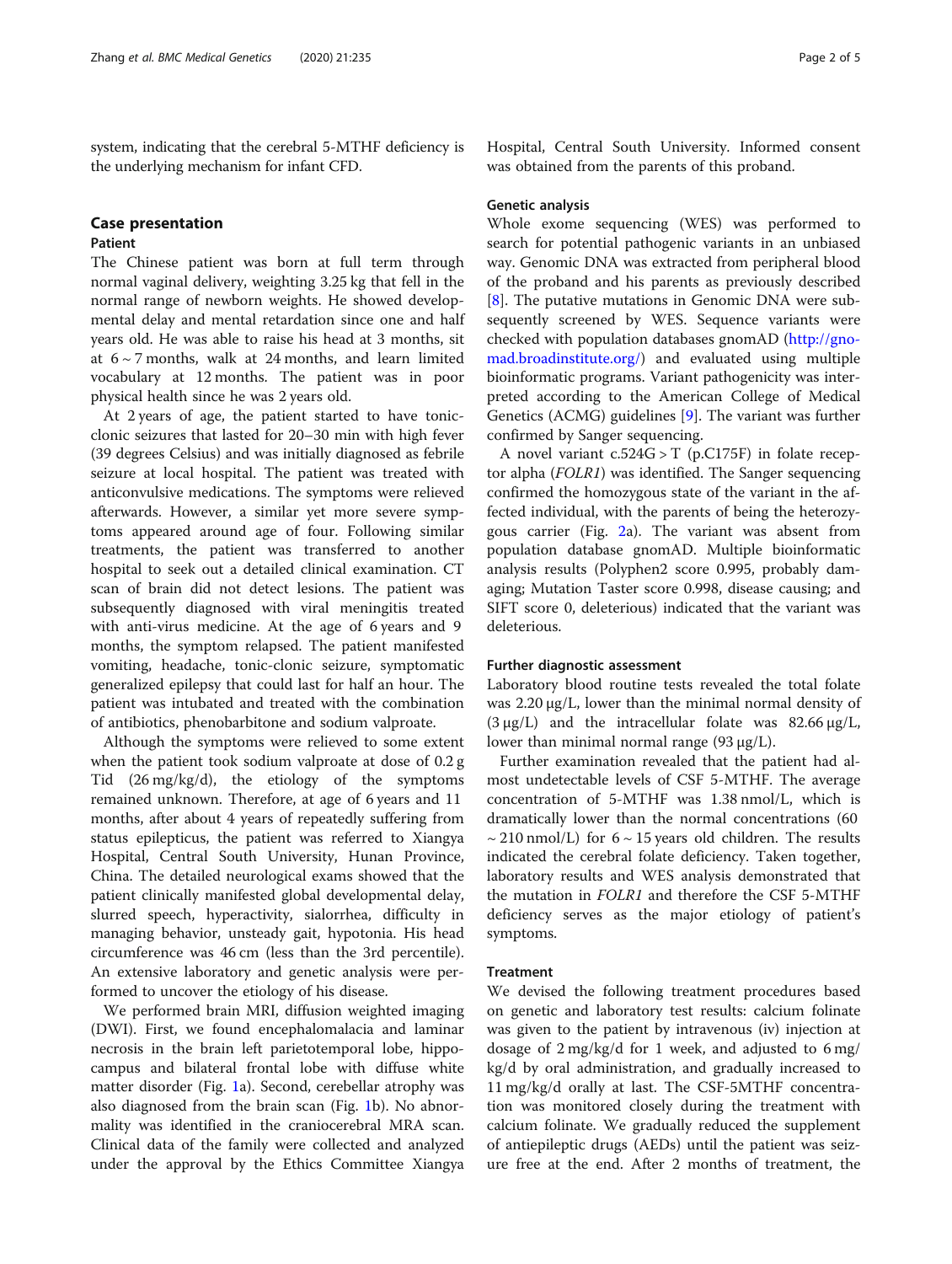<span id="page-2-0"></span>

CSF 5-MTHF concentration was elevated to 36.24 nmol/ L, and 6 months later, the CSF 5-MTHF concentration was increased to 78.76 nmol/L that fell into the normal range of  $60 \sim 210$  nmol/L for  $6 \sim 15$  years old children. Besides, the symptoms including unsteady gait, failure to hold objects readily, epileptic seizure, etc. were considerably improved. Furthermore, after the treatment, seizure no longer concomitantly happened with fever.

# Conclusions and discussion

In this report, we documented a first case of CFD patient in China caused by a novel mutation of FOLR1 gene (Fig. 1a). The young patient had been transferred between hospitals and the symptoms relapsed frequently prior to the elucidation of the underlying cause of his symptoms. The elaboration of the association between the mutation of FOLR1 gene and the clinical manifestations greatly expedited the treatment of CFD in this case.

FOLR1 is glycophosphatidylinositol (GPI)-anchored cell membrane protein, which regulates folate transport into the cells [[6](#page-4-0)]. Chen et al. studied the crystal structure of human FOLR1 in complex with folic acid at 2.8 Å resolution [[7](#page-4-0)]. Another group determined discrete

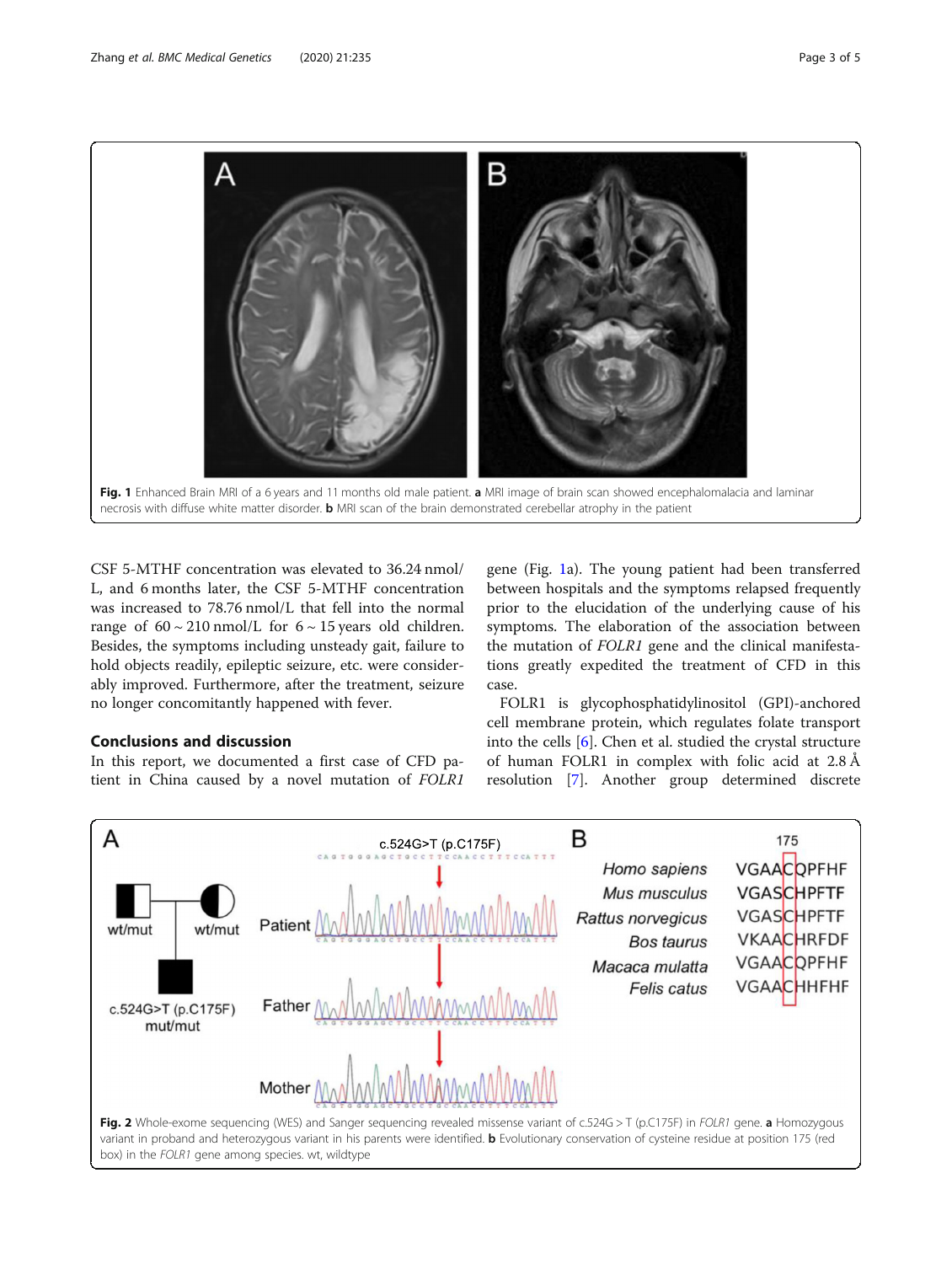



structural conformations dependent on pH changes [\[10](#page-4-0)]. No direct evidence has been found to support that the novel variant c.524G > T (p.C175F) is involved in ligand binding. However, C175 is conserved among different species, and clinical data shown in this study demonstrated the importance of this residue. Possibly, mutation of this site will somehow sabotage the protein function. The further experiments will shed light on how this variant affects FOLR1 function as well as folate binding ability.

Pathogenic variants attributed to neurological disorders have been recovered in FOLR1 gene locus [[2,](#page-4-0) [5,](#page-4-0) [8](#page-4-0), [10,](#page-4-0) [11\]](#page-4-0). Homozygous mutations or compound heterozygous mutations led to autosomal recessive disorders, while a homozygous 18-bp in-frame duplication in FOLR1 gene also linked to neurodegeneration [\[5\]](#page-4-0). It transpires that patients carrying FOLR1 mutations exclusively end up with substantial low concentrations of CSF 5-MTHF  $(\leq 5 \text{ nmol/L})$ , which lead to multiple brain lesions as revealed by neuroimaging studies. By reviewing pertinent literatures, we summarized all existing 15 variants from 23 patients in Fig. 3 [\[2](#page-4-0), [5](#page-4-0), [8,](#page-4-0) [10,](#page-4-0) [12](#page-4-0)–[17](#page-4-0)]. In this case, we added a novel homozygous p.C175F variant in FOLR1 genotype spectrum. Alignment of the protein sequences of human FOLR1 with those from other organisms shows that the residue C175 is conserved across different species (Fig. [2b](#page-2-0)), implying that this site is critical for normal protein function and mutant protein may be defective in 5-MTHF binding and translocation. To improve the low concentrations of 5-MTHF caused by p.C175F variant, we deployed calcium folinate, the racemic stable form of folate, through oral or iv administration [\[18](#page-4-0)]. The treatment regime alleviated the symptoms efficiently. Given that the overdose of folic acid treatment could cause neurotoxicity  $[19]$  $[19]$  $[19]$ , it is imperative to distinguish folinic acid from folic acid, and the latter may deteriorate the patient symptoms by sequestration of folic receptors through tight binding. In this respect, we meticulously monitored the changes in CSF 5-MTHF concentrations to avoid any side effect of the treatment.

In conclusion, the understanding of the genetic basis of frequently relapsed epileptic syndrome is critical for devising an effective treatment. This could be a tremendous benefit to the young patient, because the earlier the effective treatment is applied, the better recovery can be.

#### Abbreviations

CFD: Cerebral folate deficiency; 5-MTHF: 5-methyltetrahydrofolic acid; CSF: Cerebrospinal fluid; FR: Folate receptor; MRI: Magnetic Resonance Imaging; WES: Whole Exome Sequencing; DWI: Diffusion weighted imaging; ACMG: American College of Medical Genetics; AEDs: Antiepileptic drugs

#### Acknowledgements

We thank the patient and his family for the cooperation and contribution. We would like to thank Dr. Xiaodong Wang from Cipher Gene, Inc. for assisting in manuscript editing.

#### Authors' contributions

CZ, was the primary care physician of the patient. She analyzed the Sanger sequencing data, conceptualized the paper and drafted the initial manuscript and revised the paper. XD and YW helped to collect the clinical information, followed up the patient and interpreted the data. FH evaluated the patient's MRI. FY provided case consulting, treatment suggestions and revised the paper. JP was responsible for analyzing the Sanger sequencing data, drafting of the manuscript, carrying critical revision of the manuscript. All authors have read and approved the manuscript.

#### Funding

This work was kindly supported by Hunan Provincial Natural Science Foundation of China (No. 2020JJ5946) and National Natural Science Foundation of China (No. 81801297; No. 81771408). Whole exome sequencing was paid by funding money.

#### Availability of data and materials

The data that support the findings of this study are available from the corresponding author upon reasonable request. Data has been deposited and is publicly available in NCBI SRA database at weblink: <https://www.ncbi.nlm.nih.gov/Traces/study/?acc=PRJNA672777>

#### Ethics approval and consent to participate

All procedures were performed in accordance with the ethical standards of the responsible Ethics Committee of Xiangya Hospital, Central South University (Changsha, China) on human experimentation and with the Declaration of Helsinki. For this work written informed consent was obtained from all participants. For participants under 16 years old written informed consent was obtained from the participant's parent.

#### Consent for publication

Written informed consent was obtained from the parents for publication of this case report. Copy of the written consent is available for review by the editor of this journal.